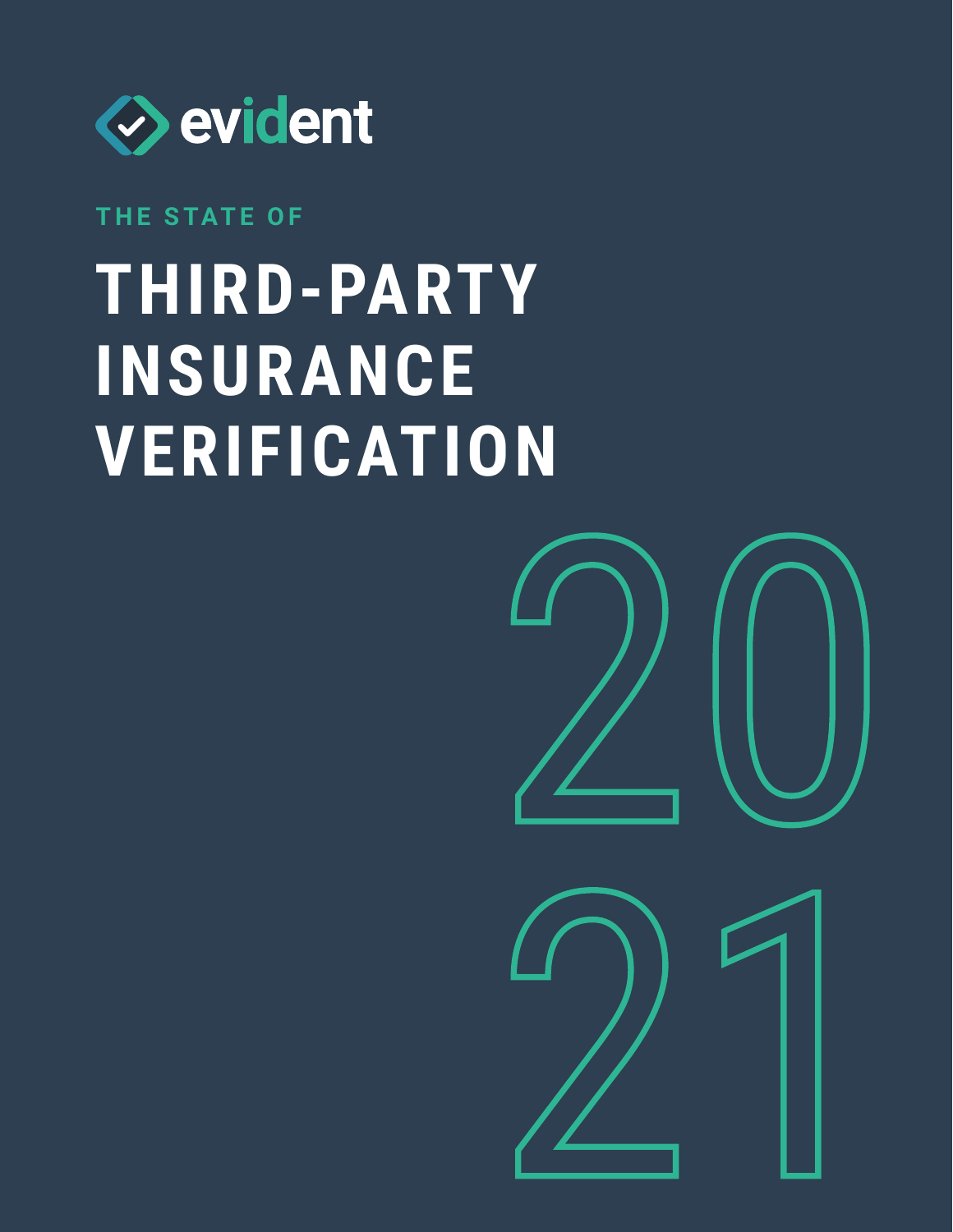## **Table of contents**

- **01 Executive summary**
- **02 Overview**
- **03 Methodology**
- **04 Key findings**
- **06 A note about 2020**
- **07 How to verify third-party insurance in 8 key steps**
	- $\blacktriangleright$  07

**Step 1:** Identify Requirements

▶ 08

 **Step 2:** Insured Receives & Understands Requirements

09  $\blacktriangleright$ 

> **Step 3:** Insureds & Brokers Work Together to Meet Requirements

#### 10

 **Step 4:** Insured Provides Proof to the Company that They Meet Their Requirements

10 ь

> **Step 5:** Company Evaluates COI to Assure it Meets Insurance Requirements

#### 11 ь

 **Step 6:** Company Notifies Insured if Requirements Aren't Met

11 ь

> **Step 7: Insured Corrects Unmet** Requirements

#### ь 12

 **Step 8:** Company Reverifies Insurance on an Ongoing Basis

#### **13 Conclusions | about evident**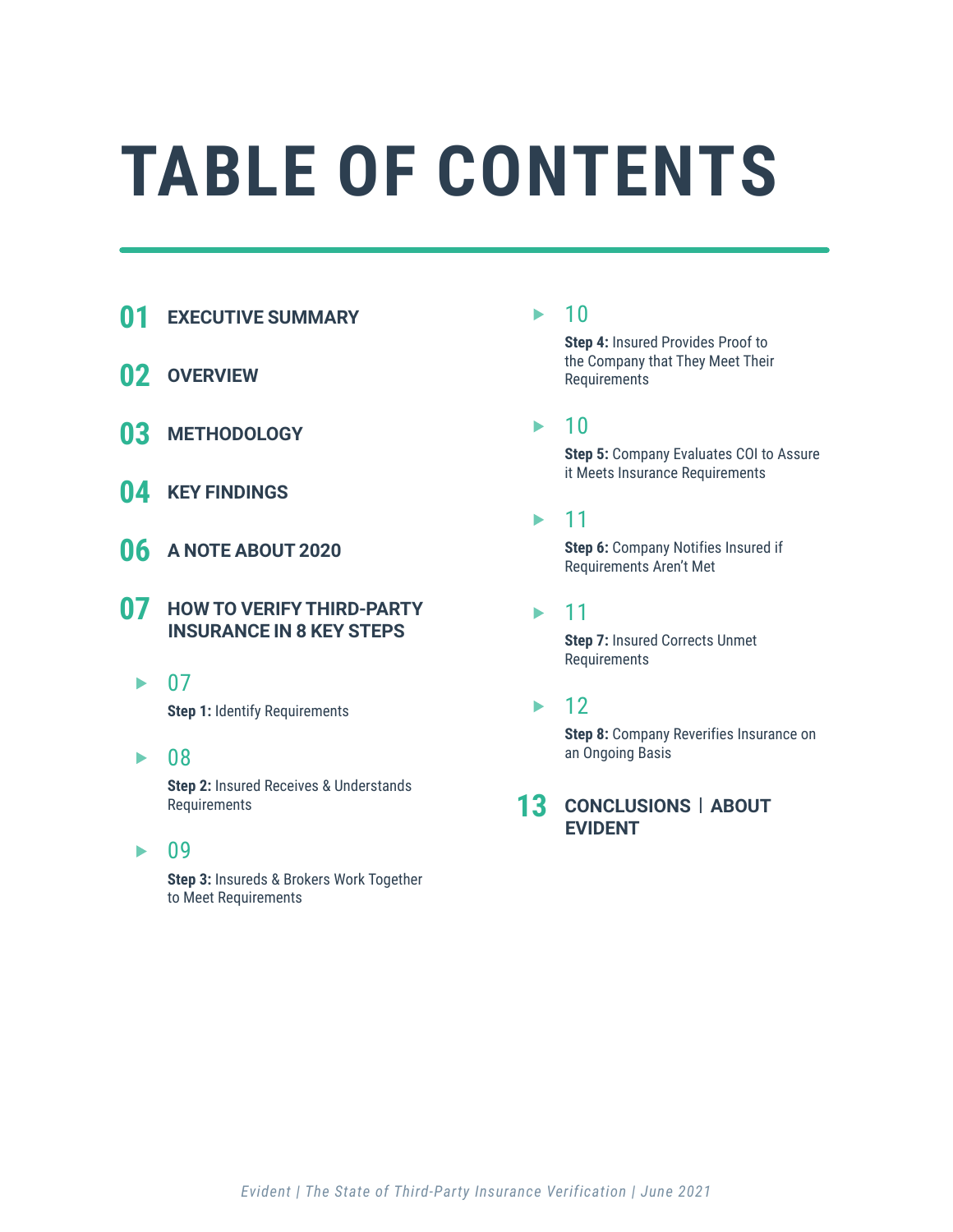# **EXECUTIVE SUMMARY**

In the realm of risk mitigation and management, verifying and improving insurance coverage for third parties is increasingly important. The more effectively companies can enforce compliance with insurance requirements, the lower the risk of unexpected vicarious liability claims related to incidents among third parties that can impact the company's brand and/or finances.

Our research shows that both performance and process for verifying and improving insurance coverage for third parties varies greatly. While the range is wide and some companies are achieving substantially higher rates, the **average compliance rate for third parties across all requirements is 25%. In other words, 75% of third parties are not meeting the insurance requirements established by the company.**

We have seen with our customers that by focusing on a few principles, there is potential to significantly increase these rates, thus reducing the company's risk and expense.

These areas are:



#### **Right-sizing insurance requirements**

Third-party requirements that are too specific or strict leads to an inefficient exception process. Focusing on overall business objectives and eliminating obstacles will improve performance in this area.



#### **Customer experience focus**

Shifting to a more efficient, automated process focused on better customer experience will make the process easier for Insureds and partners, driving higher and faster conversion rates.



#### **Partnerships**

Inclusion of other partners in the insurance ecosystem *(e.g. brokers, agents, and carriers)* is helpful to streamline the verification process and provide accurate coverage status.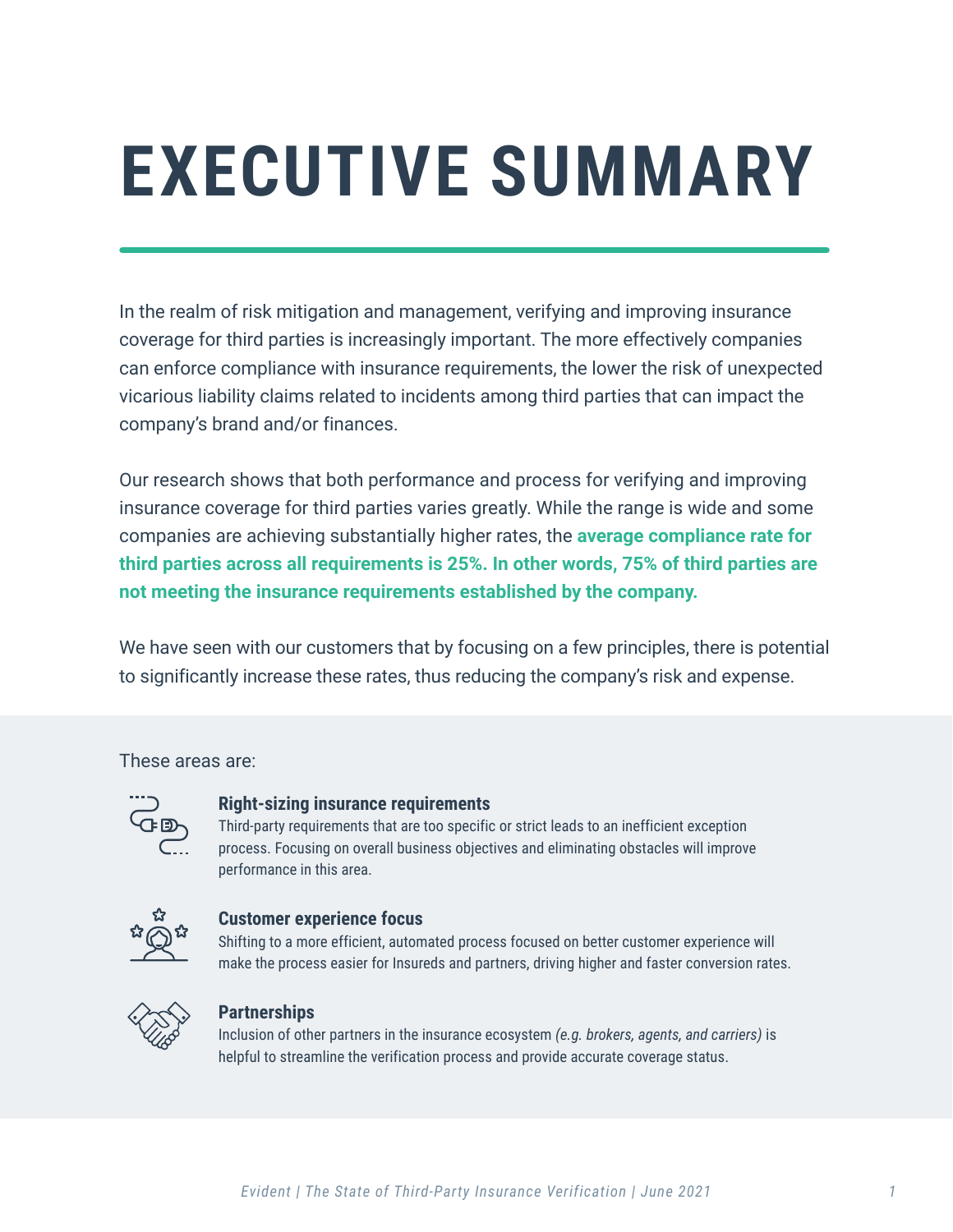## **Overview**

Requiring partners to carry insurance coverage is one of many ways enterprises manage their business risk. It provides a measure of protection against vicarious liability, or the risk of claims resulting from the actions of a third-party business, and it is distinguished from other measures as it is the only action that can actually result in the company receiving financial protection.

An example scenario is if a convenience store franchisor was forced to pay financial damages due to one of their franchisees having an accident in their store because the store carried insufficient insurance, even though said franchisee is contractually obligated to have an active insurance policy with a specific minimum level of coverage.

In order to be certain that coverage is active and in place, enterprises expend a great deal of effort to verify their third parties' proof of insurance. Evident's findings indicate that many enterprises struggle to perform this function and, hence, have a significant amount of vicarious liability hidden within their own third-party networks.

**This report was created to document Evident's experience with how companies are performing, how that performance can be improved, and how to improve their risk mitigation.**

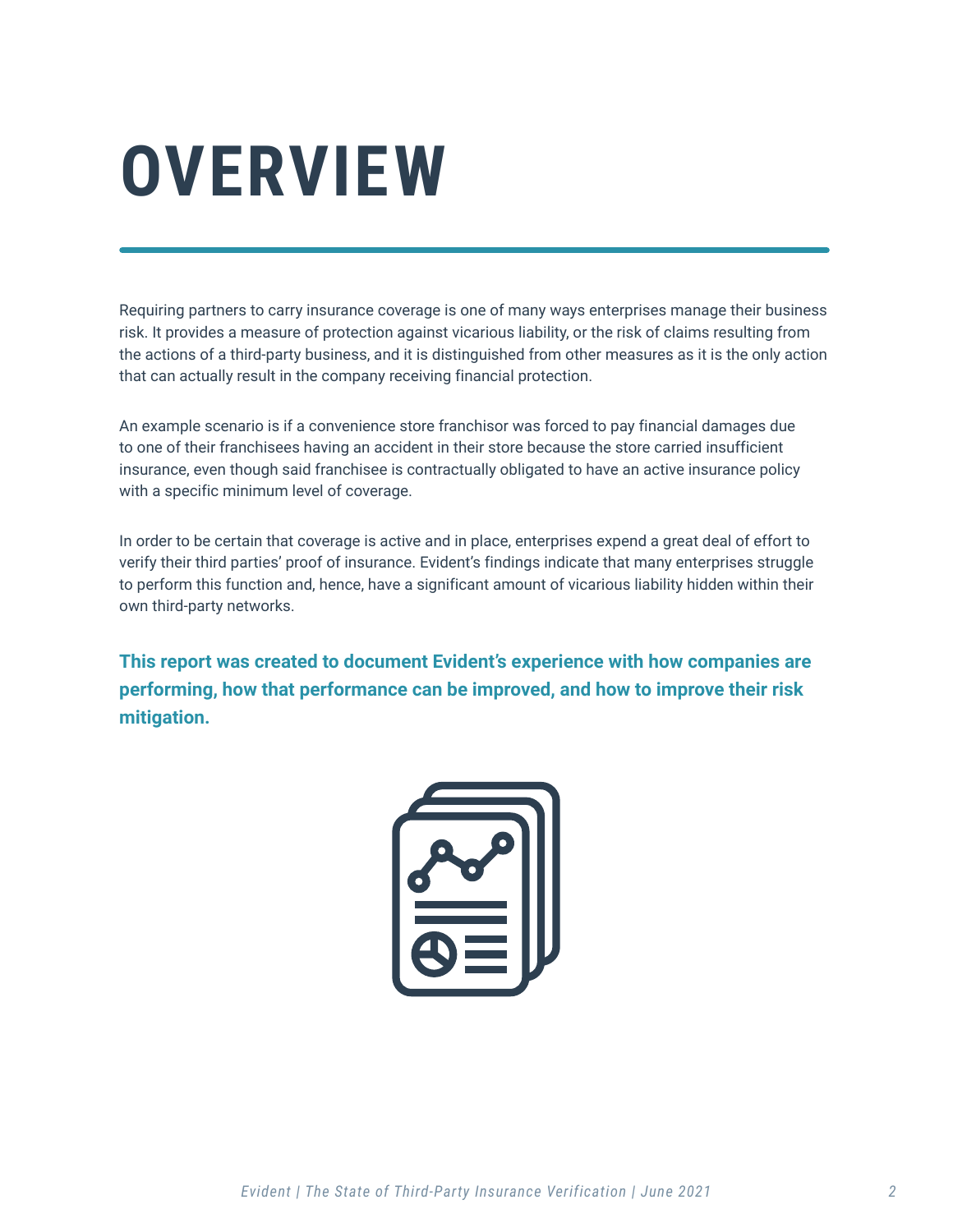## **Methodology**

**This report is based on data from Evident customers and the hundreds of thousands of partners, vendors, suppliers, and franchisors for whom they verify coverage.**

It should be stated that Evident's technology and team are focused on specifically improving performance for these statistics. Therefore, in order to establish a benchmark for how the average company is performing, Evident assessed its customers' capabilities and compliance prior to implementing Evident's software, thus eliminating improvements specifically driven by our solution.

With regard to terminology, it can be confusing to distinguish between the parties involved in insurance verification. For the purposes of this report, **"Companies"** will only refer to the organizations that are requesting verification. Parties that are receiving a request will be referred to as **"Insureds"**.

In this report, the term **"Compliance"** will refer to when an Insured meets all requirements from a Company. In order to measure this, the proof of insurance (typically a Certificate of Insurance or **"COI"**) must be compared to the Companies' requirements and confirm that coverage types, amounts, and conditions meet the criteria. **"Compliance Rate"** is derived by dividing the number of Insureds who have provided a COI that meets coverage type and amount requirements by the total number of Insureds. Therefore, an Insured could have a single missed coverage type or coverage amount and they would be considered non-compliant.

The number of Insureds that have responded to requests for documentation is the **"Response Rate"**, which is derived by dividing the number of Insureds who have provided some proof of insurance with the total number of Insureds contacted.

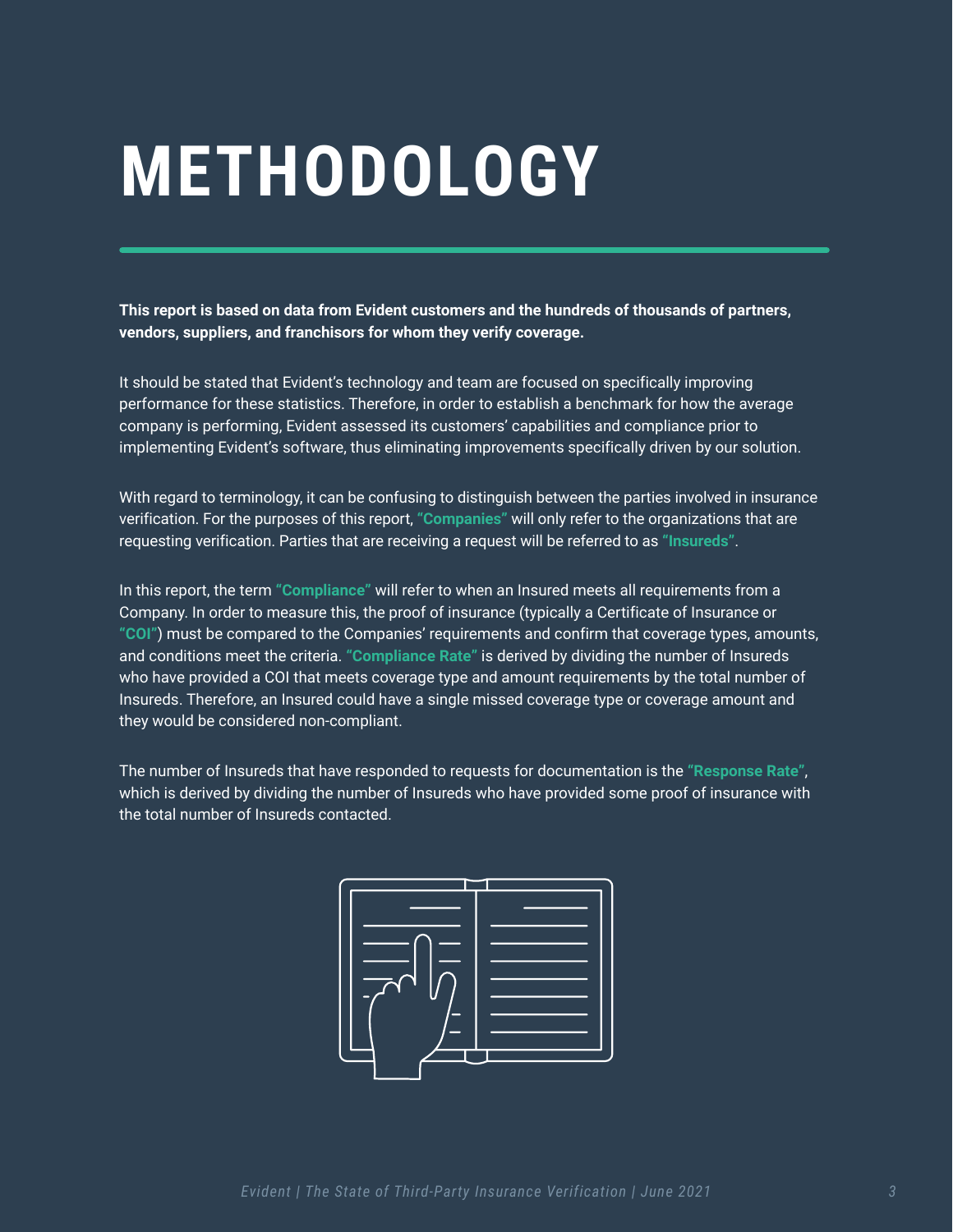## **Key findings**

## **75%**

of third parties are not meeting the insurance requirements established by the company

#### **Reasons for non-compliance**



**Verification Failure:** *Due to misunderstood requirements, weak review process, etc.* **Unresponsive:** *Due to bad contact data, confusing request UI, etc.* **Exceptions Made:** *Due to infeasible requirements, no Insured-level criteria* **Became Non-Compliant:** *Some or all coverage expired since last verification* **Won't Meet Requirements:** *Insured chose not to purchase additional required coverage*

#### **Companies have significant unmitigated risk.**

In short, performance on verifying coverage presents a great deal of opportunity for improvement. The overall compliance rate as stated in this report is based on the total compliance across all required policies for all Insureds.

**Based on this strict definition, the average compliance rate for Insureds across all requirements is 25%. In other words, 75% of Insureds are in some way failing to meet the requirements established by the Company.**

It should be noted that many Companies have a less stringent definition for compliance. Some Companies allow exceptions to their criteria to be considered compliant. Others consider all Insureds to be compliant until proven not to be as opposed to requiring verified proof of coverage to be considered compliant. Nonetheless, Evident believes this strict definition to be the most relevant in understanding the impact to risk.

Evident found there were many contributors to this low compliance rate, but that they can be categorized into four main areas: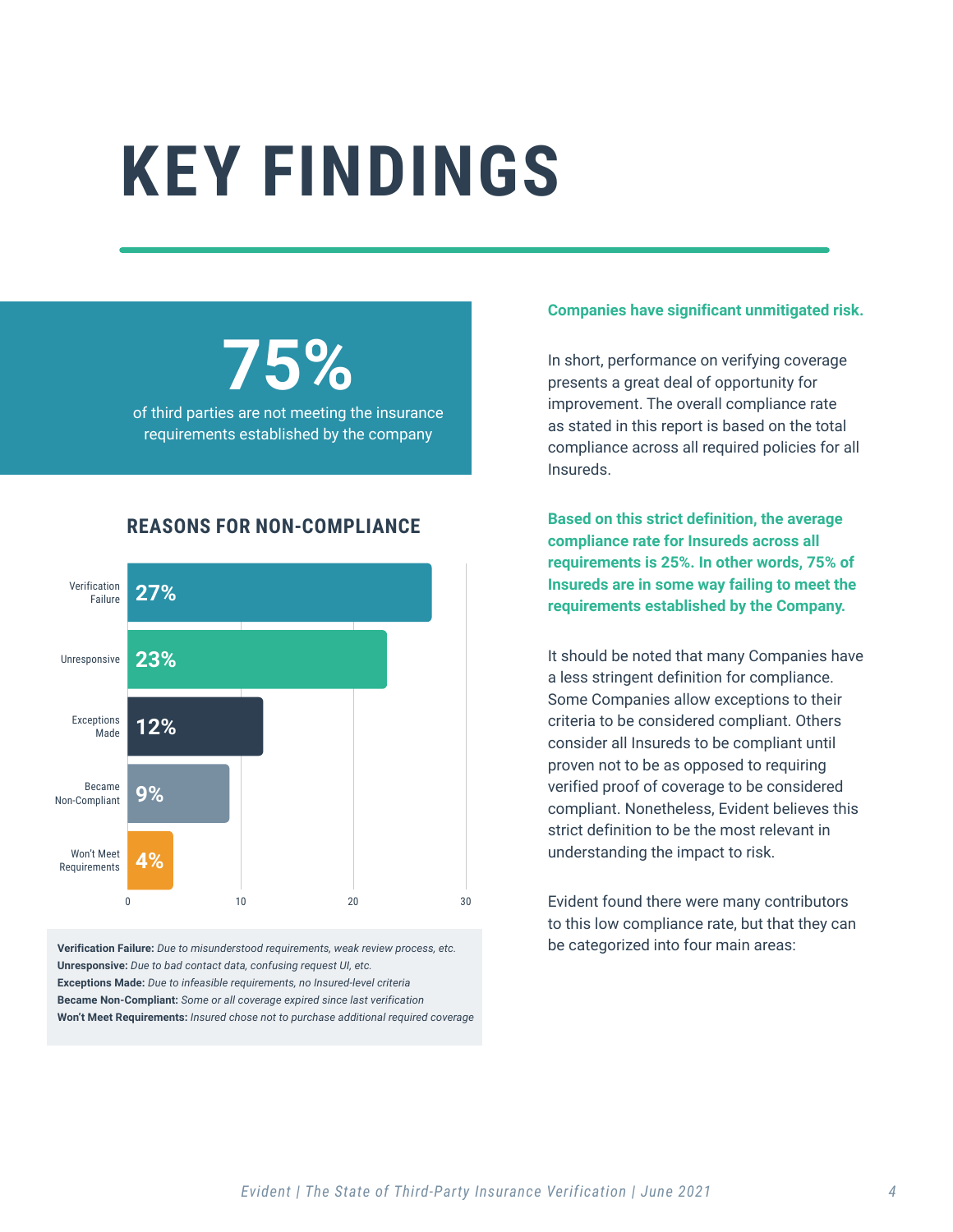## **Key findings**

First, Evident found that simply contacting and receiving a response from Insureds is a challenge for Companies.

#### **23% of Insureds did not respond to the Company's request for proof of insurance.**

Contributors to this problem include missing contact information, unclear communication of requirements, next steps and deadlines, and lack of process to support and manage relationships.

**Among the Insureds that did respond, more than half failed to be certified compliant. At 27% of Insureds, this was the largest contributor to non-compliance.**

Insureds in this group included those who never had their submission reviewed and those that stalled in the process and were never resolved by the Company due to lack of process or resources, or an inability to prescribe a remedy that the Insured could or would execute.

**For about 12% of Insureds, the Company made an exception to their own guidelines to allow them to proceed as a partner, despite not being compliant with requirements.**

Exceptions reflect several issues - a lack of flexibility in the process, inability to create Insured-level criteria, or requirements that do not align with business objectives. Reviewing and making case-by-case exceptions is expensive in terms of people and time, and can lead to errors and inconsistencies.

#### **About 9% of Insureds had been previously deemed compliant, but no longer met requirements.**

This is a risk for the company when it goes undetected and is typically due to a failure to renew policies, change in business circumstances for the Insured, or simply as a tactic to reduce total spend.

#### **Finally, 4% of Insureds were unwilling to meet the requirements, and no exception was made by the Company.**

There is a clear and significant opportunity for improvement in compliance and the resulting mitigation of vicarious liability. In the next section of this report, we will take a deeper look at existing processes and opportunities for improvement.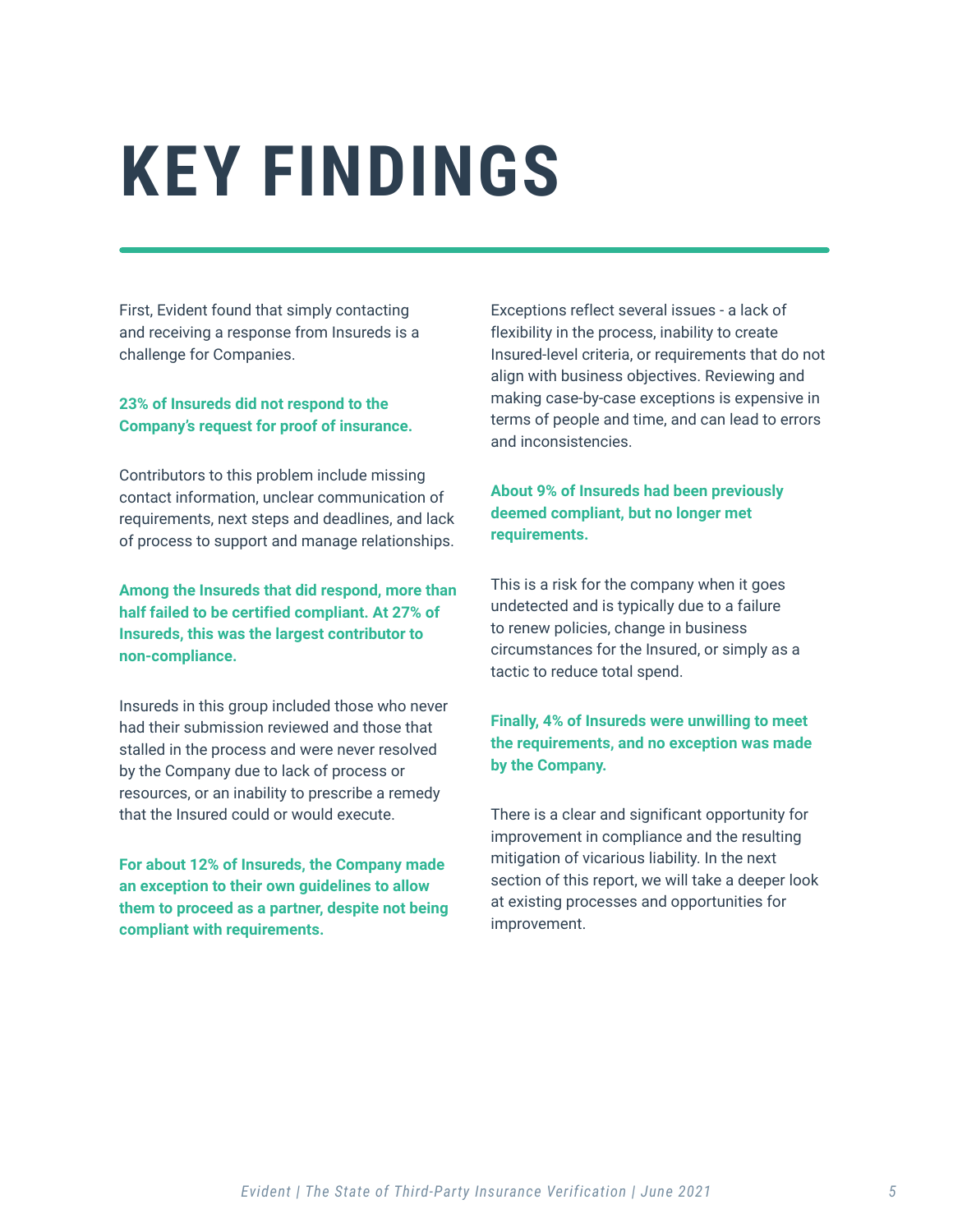## **About 2020**

In 2020, businesses saw **[unprecedented economic strife](https://www.claimsjournal.com/news/national/2021/03/30/302814.htm)** due to COVID-19, an **[unparalleled rise in](https://www.claimsjournal.com/news/national/2021/03/30/302814.htm)  [civil unrest](https://www.claimsjournal.com/news/national/2021/03/30/302814.htm)**, and the **[increased effects of climate change](https://www.natlawreview.com/article/future-climate-change-risk-regulation-insurers-america)**. The combination of these turbulent events has impacted insurance premiums, expected to **[increase an average of 11.6% next year across all](https://www.businessinsurance.com/article/20201222/NEWS06/912338652/Commercial-insurance-rates-set-to-continue-rising-in-2021)  [lines and claims](https://www.businessinsurance.com/article/20201222/NEWS06/912338652/Commercial-insurance-rates-set-to-continue-rising-in-2021)**.

Aside from the more obvious **[increases in medical liability premiums](https://www.mcknights.com/news/medical-liability-premiums-increase-by-highest-rate-in-15-years/)** due to the pandemic health crisis, businesses are seeing additional increases in **[cybersecurity insurance rates](https://www.insurancebusinessmag.com/us/news/professional-liability/rate-increases-rife-in-ae-professional-liability-market-250343.aspx)**, **[professional](https://www.insurancebusinessmag.com/us/news/professional-liability/rate-increases-rife-in-ae-professional-liability-market-250343.aspx)  [liability rates](https://www.insurancebusinessmag.com/us/news/professional-liability/rate-increases-rife-in-ae-professional-liability-market-250343.aspx)**, and **[global commercial insurance pricing](https://www.propertycasualty360.com/2021/03/02/global-commercial-insurance-pricing-up-across-lines-in-q4/?slreturn=20210230101228)**.

Along with premiums increasing, coverage limits are being reduced, and conditions (a legal language that excludes or narrows coverage) are increasing. For many businesses, managing insurance risk was simple - analyze losses from previous years (e.g. lawsuits, claims, and fines), and, based on those numbers, estimate next year's loss. With premiums increasing and coverage decreasing on multiple fronts, this practice may not be able to accurately predict a business' potential losses.

Lastly, there is one more risk factor that has changed, perhaps permanently. The number of employees working remotely in white collar roles has increased, and in many cases, significantly. Remote workers are generally thought to be more vulnerable to phishing, malware, and other cybercriminal attempts to exploit employees as a vector to attack the business. Shifting a significant number of employees toward remote work in such a short period of time has made Companies even less prepared for this potential threat.

**What businesses are learning now in 2021, as new risks continue to emerge, is that 2020 was not just an anomaly, but rather a pivot point into a new world for risk.** With this new reality, it is incumbent upon risk managers, legal teams, and insurance compliance experts to find new ways to protect their businesses.

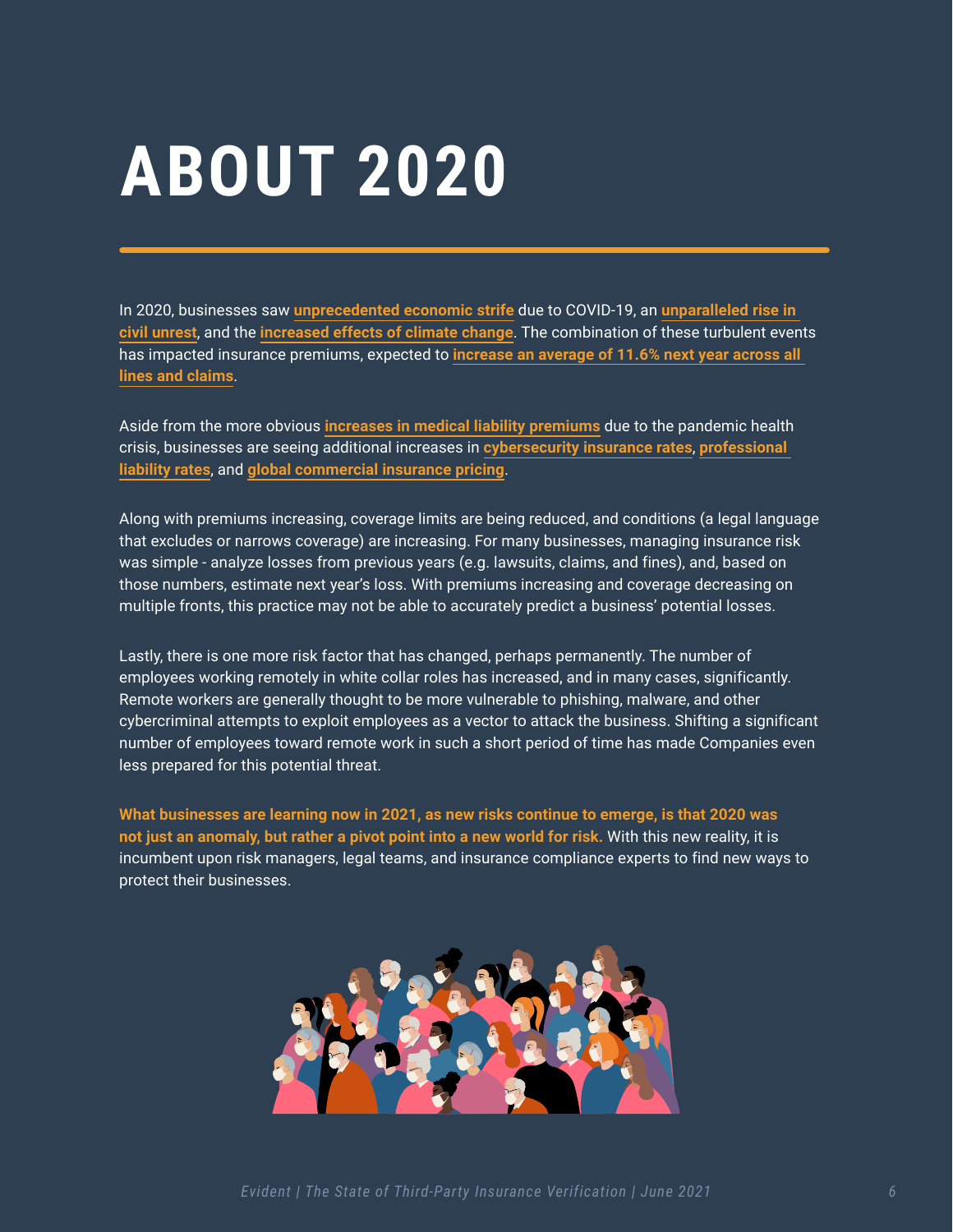*Evident identified 8 key steps to verifying third-party insurance. In this section, we will discuss improvements for each stage.*



## **STEP 1: IDENTIFY REQUIREMENTS**

Third party insurance requirements are ultimately intended to protect a Company's brand, and verification is a focused effort intended to reduce a Company's risk when the unexpected happens. Companies develop insurance requirements that correspond to risk areas for their industry and business. These can include, but are not limited to: general liability; workers compensation; property, auto, and umbrella liability; crime and employee dishonesty, etc.

Each requirement has a minimum coverage amount and contractual penalties are clear: any failure to comply will result in dismissal or at least removal for a period of time until they're able to demonstrate compliance. Requirements are, in many cases, extensive.

#### **Evident's average customer, for example, has 23 compliance criteria but some customers have up to 50.**

The high cost of third-party risk justifies this effort. Failure of the Insured(s) to be in compliance creates vicarious liability for the Company. Lawsuits that are not covered by insurance may end up accruing to the Company, especially if the Insured has the Company's same brand and likeness (e.g. franchisees, store chains, etc.). Something as simple as an incomplete Additional Insured listing can result in millions of dollars lost.

For Companies with low compliance rates for insurance verification, the first opportunity for improvement is to review and update their requirements. Requirements are often overly focused on reducing every risk without consideration for how such an extensive list will affect Companies' ability to comply. In crafting third party insurance requirements, Companies need to balance risk coverage with Insured expense and complexity. **If a risk management plan is created to achieve 100% compliance, but the operational results are 25%, then there is a serious gap in the model.**

Instead, strike a balance between reducing risk and achieving compliance. Companies should analyze their portfolio of partners and coverages, and identify the highest risks. If a rule or coverage amount is likely to (or has resulted in) an exception request, the rule should be reviewed.

#### **Key Tactic: Right-size Your Requirements**

*Companies must develop criteria that incorporate not only legal and insurance needs, but also business operations. Consider the trade-off between compliance and coverage. Companies should ask if the program will discourage desirable as well as undesirable business partners. Companies need to confirm that the requirements best align with their business objectives, for instance, supporting growth as well as reducing risk.*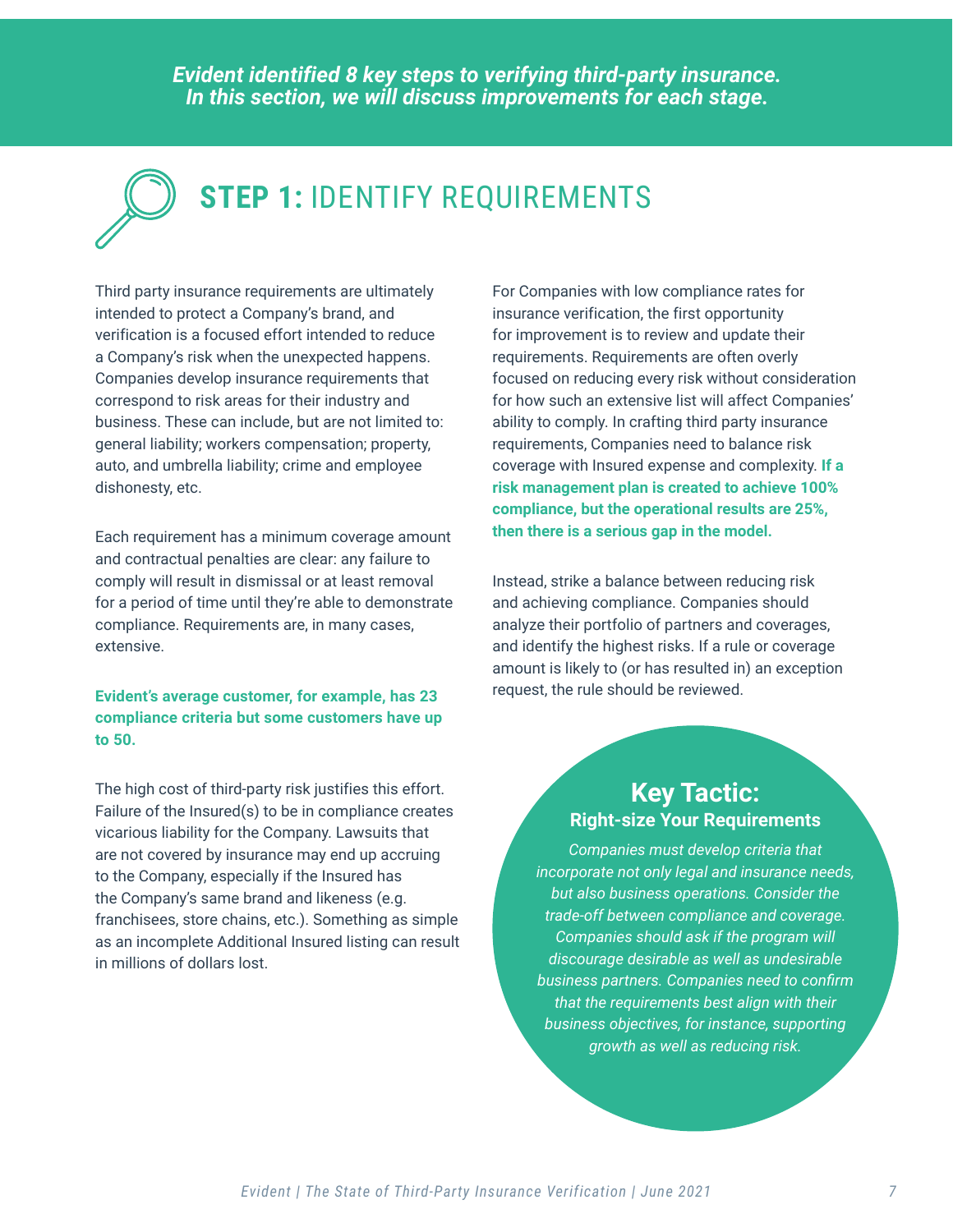

Companies formally communicate requirements to Insureds for two reasons:

- **• If they're onboarding the Insured as a new partner.**
- **• If the Insured is an existing partner, but the coverage to meet requirements has not been recently confirmed.**

The first challenge for Companies is the most basic - identifying the correct contact for the Insured and the best way to reach them. Tracking is typically done through calendar reminders or spreadsheets, although some Companies have upgraded to dedicated software.

Outreach is attempted through physical mail, email, and phone calls. Because this process involves so much manual effort, it is a significant impediment for many Companies that tends to be slow and errorridden. Many attempts to verify proof of insurance end here: incomplete, and with no information about the Insured's coverage or lack thereof.

#### **The impact is significant - on average, a quarter of Insureds do not respond to requests.**

For Companies that successfully deliver a verification request to the Insured, the next challenge is communicating the intentions and steps necessary to complete the process.

This is a critical step that appears to be another key point of failure. For many Companies, communication to their partners is only presented in legal or insurance-industry jargon, which is so difficult to understand that Insureds are forced to rely on their broker(s) to interpret the requirements.

#### **Key Tactic: Effective Outreach**

Effective outreach appears to rely on the following **three components**:

**1**

#### **Clear communication about objectives and processes.**

This is a critical step that increases the likelihood of compliance. If the Company has very achievable insurance requirements and still doesn't see an uptick in compliance rates, the fault is usually a lack of effective and/or consistent communication with Insureds to obtain their proof of coverage.

**2**

**A strong process for managing and successfully contacting Insureds.**  This is frequently a manual, iterative process, which includes maintaining lists, keeping up with personnel and job changes, and accurate contact information.

**3**

#### **A consistent demonstration of commitment to the program.**

This step should consist of persistent, productive relationships with the correct contact(s) at the Insured, and transparency about the seriousness of the Company with regard to compliance. This makes it clear that the Company is committed to helping, but is equally committed to enforcing requirements.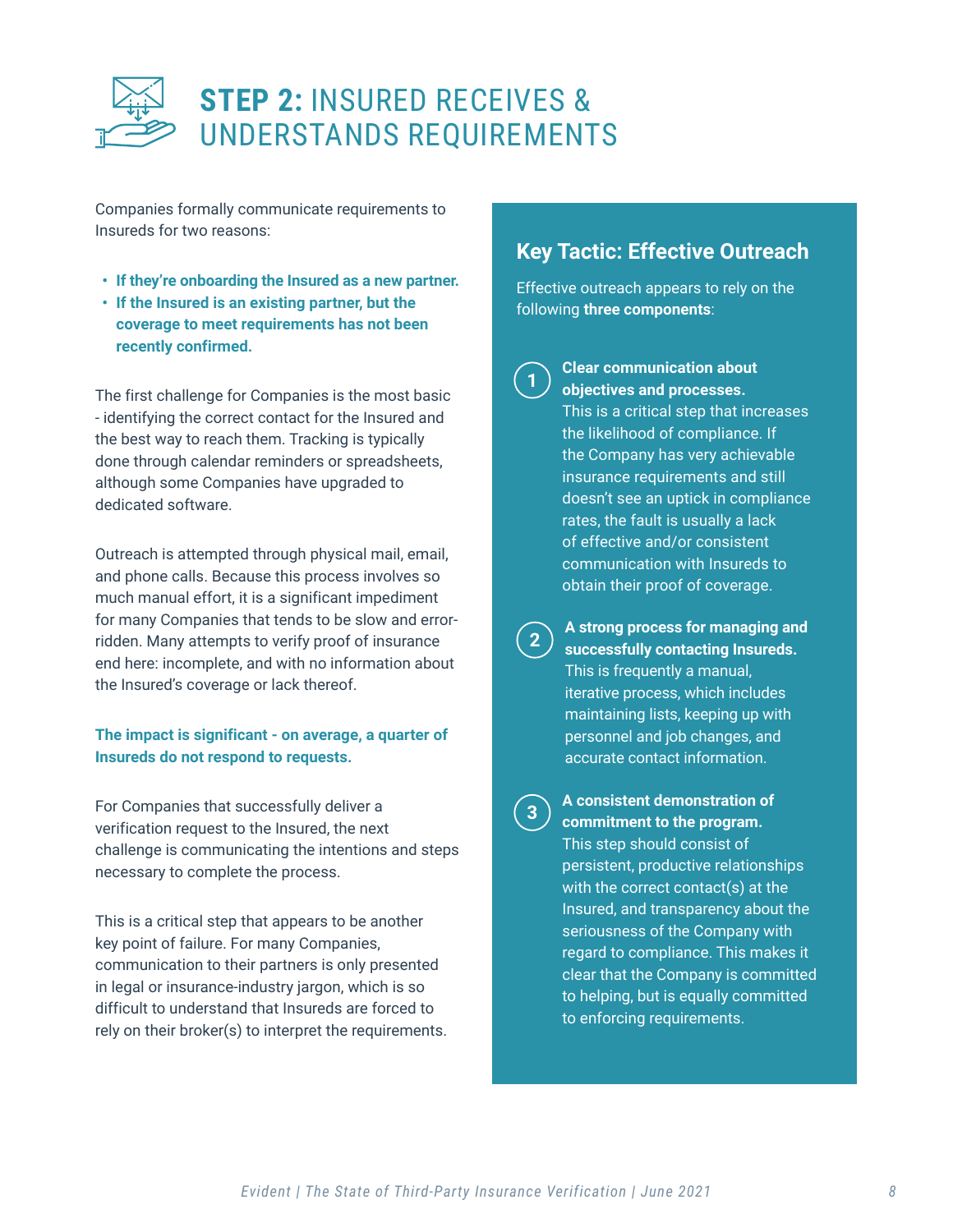## **Step 3:** Insureds & Brokers Work Together to Meet Requirements

Upon receipt of requirements, Insureds typically contact their broker, share the corporate requirements, and ask that a COI be created and sent to the requesting Company. COIs are often created uniquely for each request. They do not speak to all of an Insured's coverage, instead taking a Company's set of requirements and mapping an Insured's coverage to them.

In order to create a COI, the broker interprets the requirements, re-acquaints themselves with the policies they sold the Insured, and then creates a COI that demonstrates how the policies match to the requirements. Conventional coverage types - like general liability and property damage - are usually straightforward, but the more esoteric requirements like product liability, employee dishonesty, and other crime coverages can be complicated, and thus, problematic. Additional conditions that modify or narrow the coverage add complexity.

COIs often confuse various types of coverage, and fail to clarify how they are met. For example, some brokers use an ACORD 25 form - which is a general form used for many types of coverage - to represent a policy that actually has its own, dedicated, and specific ACORD form, such as Property Insurance (ACORD 27).

Another example is when multiple policy types cover the same liability, but it's not clearly indicated on the COI. And finally, a COI often fails to meet requirements if it doesn't represent key endorsements, exclusions, or other important conditions.

In general, COI creation often adds to the challenge of demonstrating and verifying compliance. The language can be difficult to interpret, and it could require the expert eye of an insurance or risk professional, a lawyer, or all of the above.

### **Key Tactic:**

### **Treat Brokers and Agents as Partners**

Brokers and other members of the insurance ecosystem play a critical role, and can be very helpful. Treating them as a key audience by understanding how you can make verification easier for them and help them achieve their business objectives will result in a better process for everyone to establish successful coverage, fulfill additional coverage, and ensure no extraneous coverage is mistakenly added. Successful tactics include: dedicated communications, time-saving programs to aggregate efforts across Insureds, and increasing degrees of integration.

#### **About workers compensation insurance**

Workers Comp is different from other insurance types.

 *Unlike general liability insurance, [worker's compensation insurance](https://www.ehealthinsurance.com/resources/small-business/whats-difference-general-liability-insurance-workers-compensation-insurance) is a state-mandated program that focuses on the needs of the employees when they get injured on the job. For example, if an employee slips and falls, you would file a worker's compensation claim to pay for medical expenses and lost wages… the key difference is who can benefit from an insurance claim.*

As opposed to insurance required by a Company, or simply a good business decision, Workers Comp is mandated by most U.S. States and is also no-fault. Due to the State mandate, it would be very unlikely that an Insured does not have Workers Comp insurance.

However, the few states that do not require Workers Comp, such as Texas, can skew results. If Workers Comp is a requirement, but the Company has many Insureds in Texas, they will need to either deploy Insured-level requirements, or make exceptions to requirements, in order to reflect their compliance status.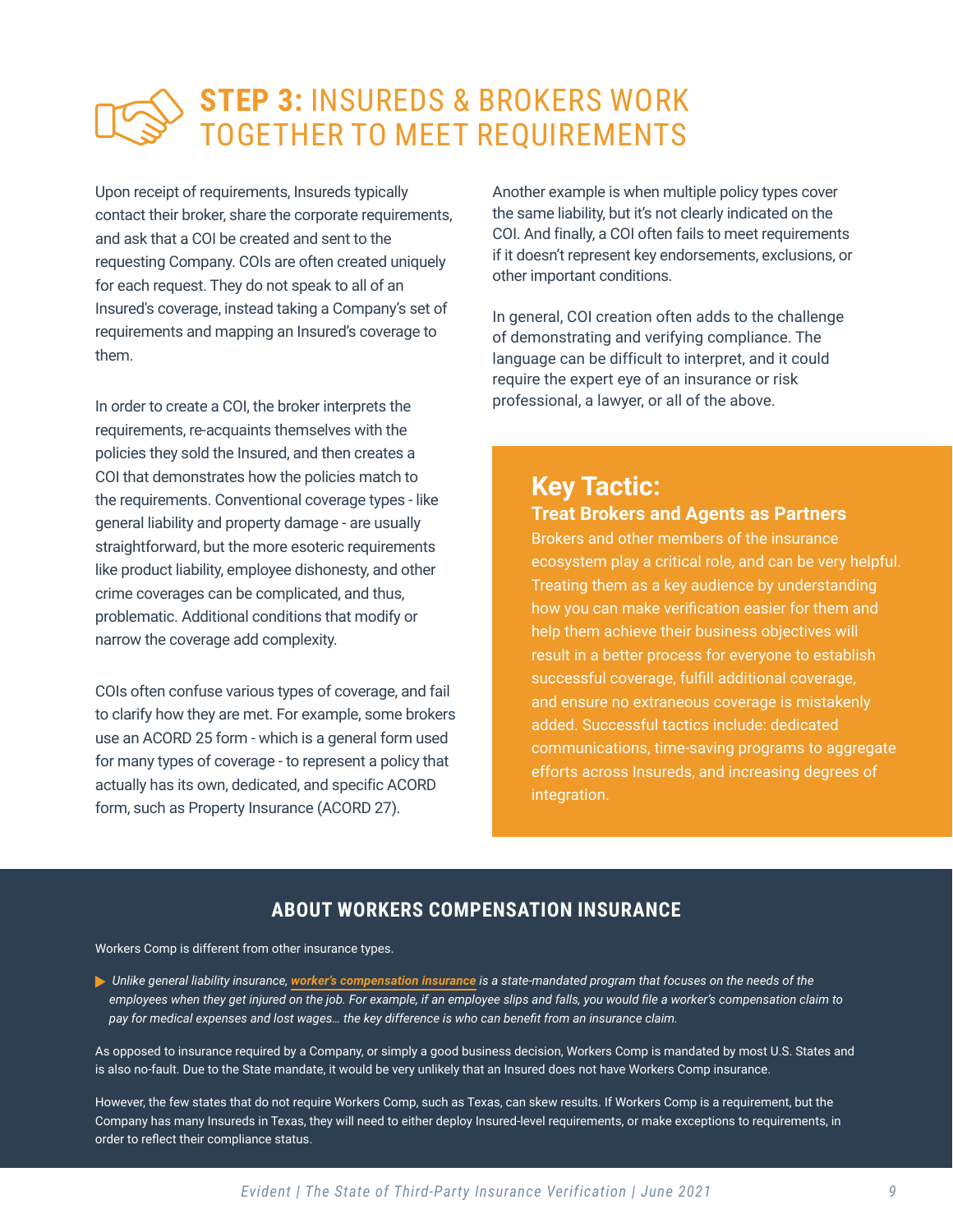

### **Step 4:** Insured Provides Proof to the Company that They Meet Their **REQUIREMENTS**

Once the broker shares the COI with the Insured, they can send it to the requesting Company.

While this step seems straightforward, the method of communication can easily add additional friction that results in fewer responses. Streamlining this process to make it very easy to share a COI and make it clear that the request has been completed all contribute to a more effective program. In addition, creating a process for brokers to directly reply to the requesting Company can also greatly reduce friction.

#### **Key Tactic: Provide Better Customer Experience**

Ultimately, the Company is the beneficiary of verification, therefore, doing everything possible to treat the Insured as a customer and make the process easier for them is in the Company's best interest. As such, Companies should provide timely updates and status, be clear about where the Insured is in the process, and offer help when stalled. This is likely a significant shift in approach, but Companies should treat the verification process the way an e-commerce merchant treats cart abandonment.



## **Step 5:** Company Evaluates COI to Assure it Meets Insurance Requirements

The Company's next challenge is to analyze the COI. **This is one of the most critical and the most underserved steps in the verification process**.

The data shows that less than half of responding Insureds were compliant, which is particularly problematic since many enterprises treat any responding Insured as compliant. In reality this significantly underestimates their exposure to claims.

#### *Why is this area such an under-performer?*

Reasons include not having enough resources to open and analyze the COI, or not enough insurance, risk, and/or legal expertise needed to interpret them. This is the top area of opportunity in terms of improving verification performance.

### **Key Tactic: Analyze**

It's not easy for Companies to get to this step and actually analyze documents, but failure to do so misses perhaps the greatest opportunity in the entire verification process. This step should provide the answer to a Company's actual compliance, which is the percentage of Insureds that have met requirements. Visibility into COI data will also allow Companies to identify specific Insureds and programs that present the highest risk. This step is the key to Companies identifying how to improve their program and reduce risk.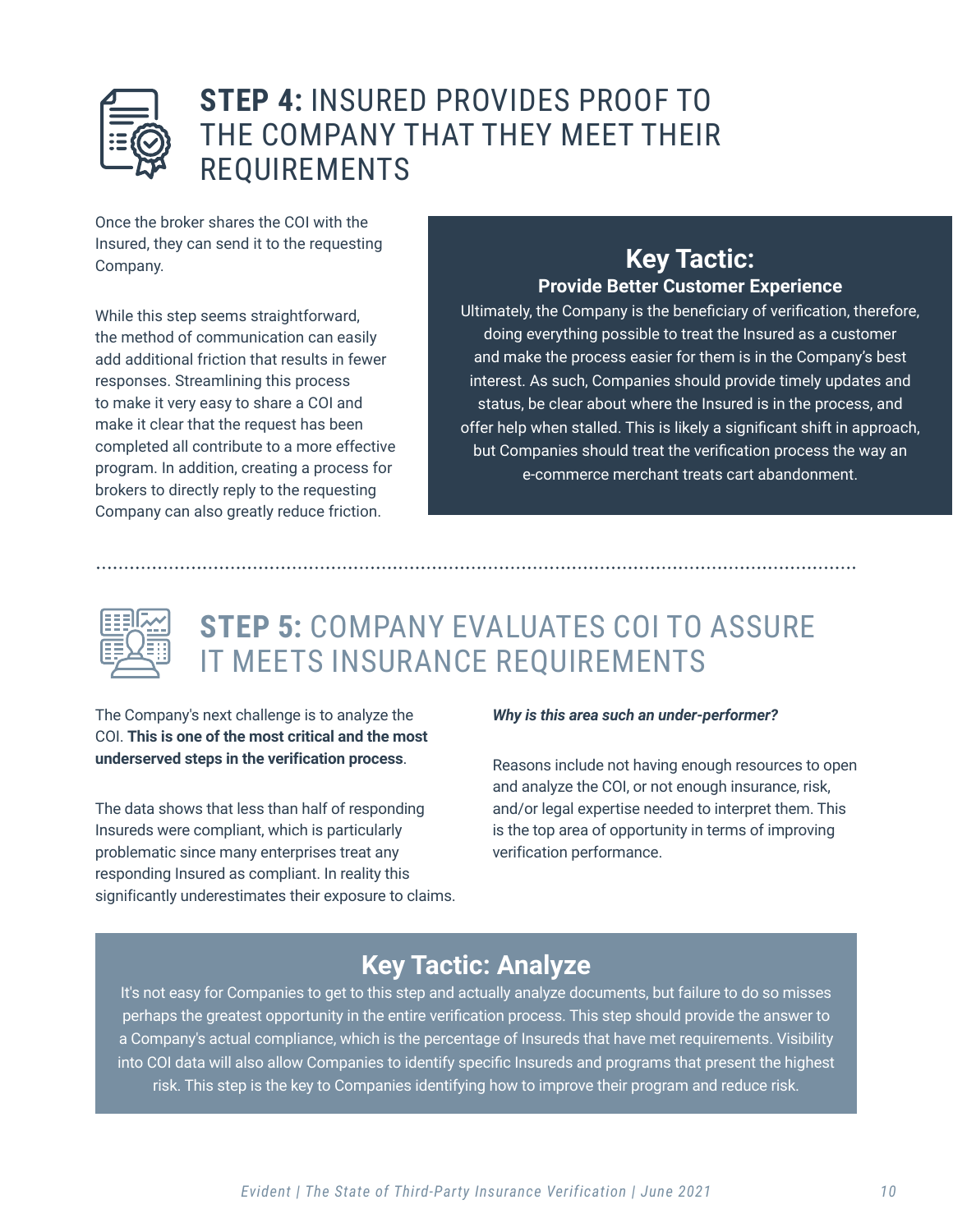## **Step 6:** Company Notifies Insured if Requirements Aren't Met

Upon completion of the analysis, the Company should have detailed information about gaps in coverage. The decisioning process that follows needs to consider if an exception is appropriate and, if not, the recommended remedy.

This is another step in which clear communication is critical. Simply notifying the Insured that they are out of compliance without being prescriptive about how to fix the problem often leads to a stall in the verification process.

Any communications around compliance should include specific, actionable recommendations. For example: *"Raise your general liability coverage by \$500,000 annually;" or "Add fraud coverage in the amount of \$1,000,000."*

Communications should ideally provide suggestions for how to fulfill the need, typically through a specialized broker, or through the Insured's existing broker.

### **Key Tactic: Decisioning**

After all this, you need to make a call about whether to allow an exception or not. This process needs to be crisp and consistent from one Insured to another, with a clear path and process to communicate to the risk team who must decide if a change to requirements is needed or if risk models need to be updated to accommodate different compliance levels.

### **STEP 7: INSURED CORRECTS UNMET REQUIREMENTS**

Corrective action to meet requirements will succeed or fail based on how well the Company does at describing the issue and the remedy. If this is done poorly, the process is likely to lag or fail at this stage. At this point in the process, the Insured has to make some decisions.

- ▶ Do they decide that they are unwilling to meet  **the requirements and risk being excluded from the Company's program?**
- **Do they believe they should have met the requirements and that their broker failed to deliver an accurate COI?**
- **Or, do they need to make adjustments to their policy that may or may not beget additional costs?**

In all of these cases, there is a significant risk that the Insured will feel "trapped" between experts and unsure about the conclusion based on their lack of understanding the issues with their coverage. Being able to provide specific guidance with clear explanations of the issues will provide a much better experience for the Insured and drive higher, faster conversion.

### **Key Tactic: Be Prescriptive**

If you want your Insured to act, and preferably act quickly, you'll need to provide specific remedies. Tell them exactly what needs to change. Provide them with language to take to their broker, or better yet, offer to communicate with the broker directly. Offer them ways to fulfill your coverage requirements. Making the process extremely easy ensures that your Insureds will comply and be grateful for the positive experience.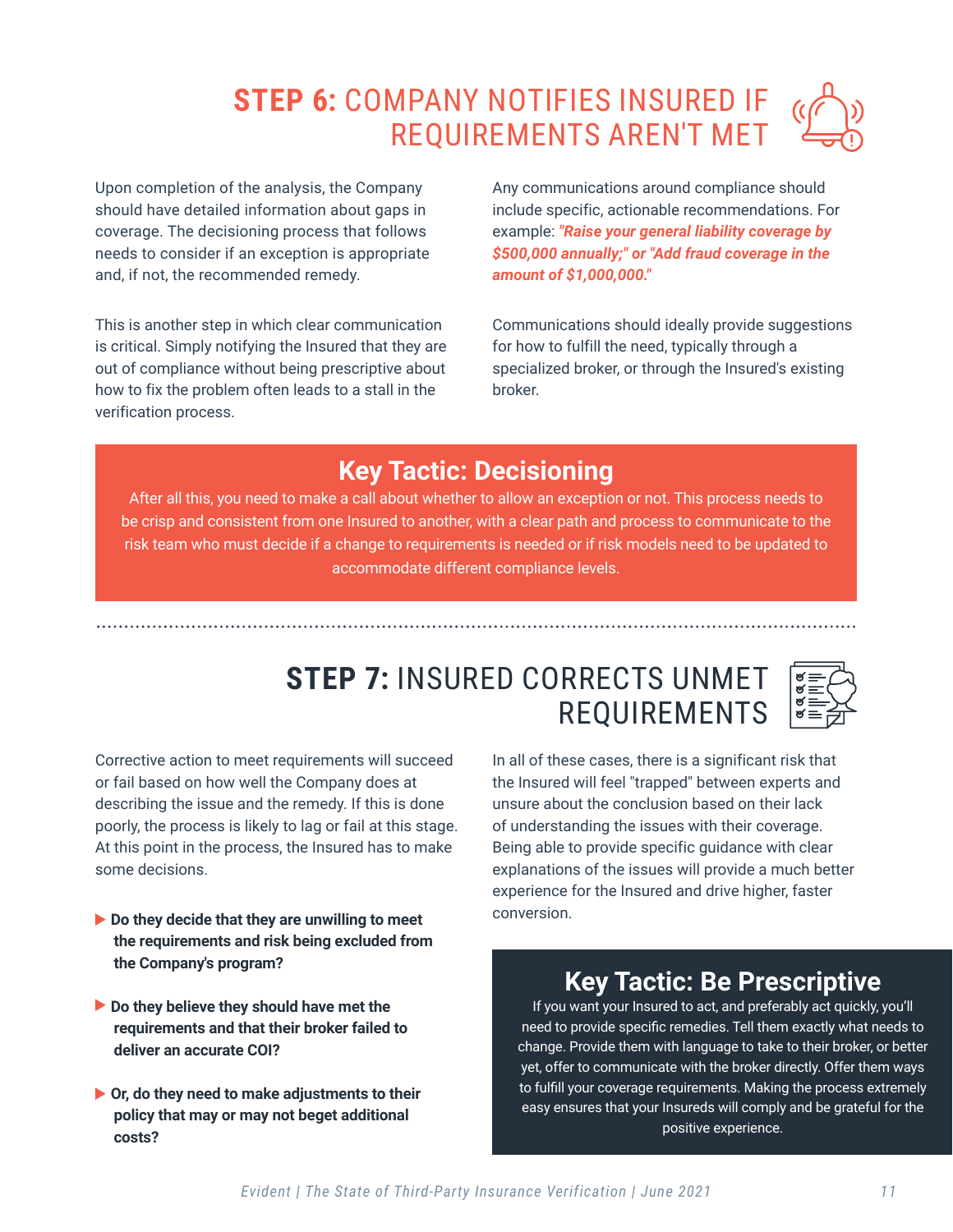

All of the above describes a single instance of verifying coverage, but a basic verification is just a quick snapshot that doesn't capture changes over time. In order to be sure your risk is contained, you must have a way of assessing your coverage at any given moment. This means ongoing monitoring, or at least reverifying at expiration.

#### **Key Tactic: Understand Your Insured Profile**

Know your Insureds and your risk. Just as depth of information is critical to improving your process, recency of that data is vital to accuracy of risk models.

*Do you run the risk of fraud from canceled policies that were only purchased to meet requirements?*

*Do you have a handful of high-risk Insureds or some Insureds that present a much greater risk to your business?*

*How will you identify these risks?*

### **About Additional Insured**

One of the highest value actions a company can take to contain risk is to be listed as an Additional Insured on the Insured's policy. This allows them to enjoy all the benefits of being insured and to make a claim directly to the Insurer; however, only 68% of policies had the company listed as an Additional Insured.

**68%** of policies had the company listed as an "Additional Insured"